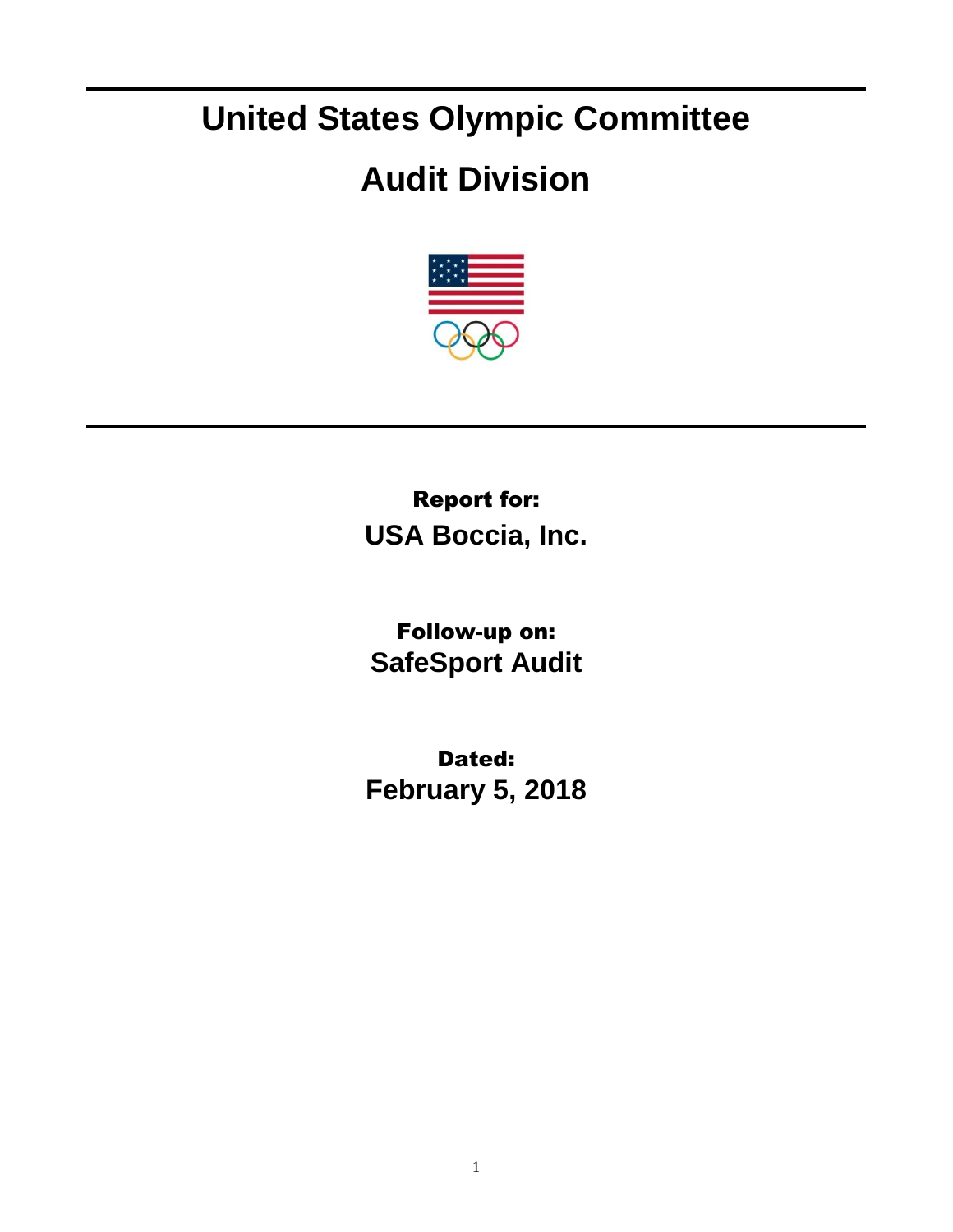UNITED STATES OLYMPIC COMMITTEE 1 Olympic Plaza Colorado Springs, CO 80909



February 5, 2018

Becky Prince Executive Director USA Boccia, Inc.

Dear Becky,

During the second and third quarter of 2017, Baker Tilly Virchow Krause (Baker Tilly) performed a SafeSport audit of USA Boccia, Inc. (Boccia). The purpose of the follow-up review is to report on the status of recommendations from the SafeSport audit of Boccia dated October 2017. Our methodology was limited to communication with Boccia and a review of various policies provided by the organization. The Audit Division did not perform additional audit work to verify action was taken. However, SafeSport will be tested during the routine audit process going forward.

The review found that both recommendations were implemented and are considered closed. Boccia was prompt to implement the two recommendations in the SafeSport audit.

We thank you and your staff for assisting in the follow-up review.

Sincerely,

pt Julle

Bridget Toelle, CPA, CIA Ellen Senf Senior Director, Audit Staff Auditor

Ellen A Senf

cc: Scott Blackmun James Thomson Rick Adams Gary Johansen Chris McCleary